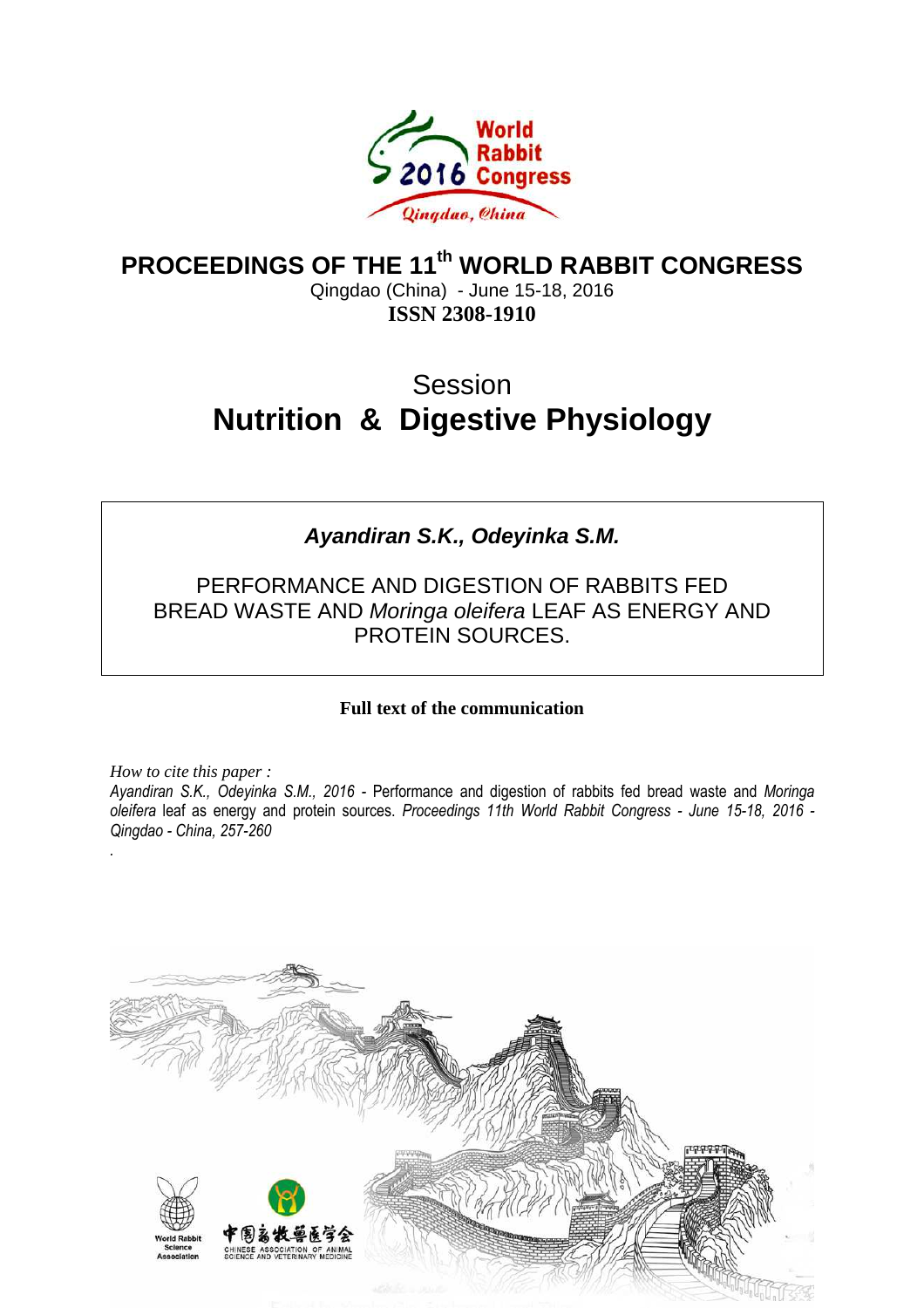### **PERFORMANCE AND DIGESTION OF RABBITS FED BREAD WASTE AND** *MORINGA OLEIFERA* **LEAF AS ENERGY AND PROTEIN SOURCES**

#### **Ayandiran, S.K\*, Odeyinka, S.M**

Department of Animal Sciences, Obafemi Awolowo University, A234, Ile-Ife, Osun State. Nigeria Corresponding author: skayandiran@gmail.com

#### **ABSRACT**

In an eight-week trial sixty mixed breeds of weaner rabbits aged 5-6 weeks were equally allotted to four treatments to evaluate their performance and digestion when fed bread waste and *Moringa oleifera* leaf as energy and protein sources. Four mash diets (T1, T2, T3 and T4) were formulated by inclusion of bread waste and *Moringa oleifera* leaf at 0, 25, 50 and 100% levels. The crude protein (17.5, 19.0 and 19.2%) and metabolisable energy 2512, 2574 and 2542 kcal/kg) contents of diets containing bread waste and moringa leaf (T2, T3 and T4 respectively) were higher (p<0.05) than T1. There was no difference (p>0.05) among treatments for the feed intake. The growth of the rabbits fed diet T3 (10.2 g/day) and T4 (10.1g/day) was higher (p<0.05) than T2 (9.3 g/day) and T1 (7.7 g/day). The feed conversion ratio was highest (p<0.05) in rabbits fed diet T1 (6.10) followed by T2 (5.00), T3 (4.20) and T4 (4.80) which were not different (p>0.05). The energy digestibility of diets T4, T3 and T2 (79.3, 75.4 and 74.0% respectively) were higher (p<0.05) than T1 (66.0%). The crude protein digestibility of diets T4 (63.6%) and T3 (61.5%) were similar (p>0.05) but higher (P<0.05) than T2 (57.8%) and T1 (53.4%). It could be concluded that the inclusion of bread waste and *Moringa oleifera* leaf as energy and protein sources led to high protein and energy digestion in rabbits and show improved performances.

**Key words:** Bread waste, *Moringa oleifera*, Rabbits, Energy, Protein

#### **INTRODUCTION**

Feed cost accounts for over 50% of production cost for intensively reared rabbit in the tropics (Ogunsipe *et al*., 2011). The increasing price of the conventional feedstuffs in rabbit's diet has necessitated the search for agro-industrial by-products and forages which are cheap and available all year round. Rabbits have the ability to convert feedstuffs such as forages and agro-industrial wastes and by-products directly into highly nutritious meat. Bread waste, a by-product of bakery industry is rich in energy, low in fibre but high in vitamin (Al-Tulaihan *et al*., 2004). It is an unconventional energy feedstuff available in sufficient quantity, but its utilization as supplemental feed source for rabbits has not been reported. *Moringa oleifera* commonly called horse radish tree is an inexpensive protein source for livestock feeding (Sarwatt *et al*., 2004; Odeyinka *et al*., 2008). Hence, this present study is to evaluate the performance and digestion of rabbits fed bread waste and *Moringa oleifera* leaf as energy and protein sources.

#### **MATERIALS AND METHODS**

#### **Animals and experimental design**

Sixty weaner rabbits of mixed breeds aged 5-6 weeks were used for the study which lasted for 8 weeks. The rabbits were randomly allocated to four treatments (15 rabbits per treatment) in a completely randomized design, where feed and water were served daily and *ad libitum*. Bread waste was collected, oven dried, packaged and stored for subsequent use. Fresh *Moringa oleifera* leaves were obtained from Sheep and Goat Unit, Obafemi Awolowo University Teaching and Research farm, Ile-Ife, Nigeria and air dried. Four mash diets (T1, T2, T3 and T4) were compounded with inclusion of bread waste and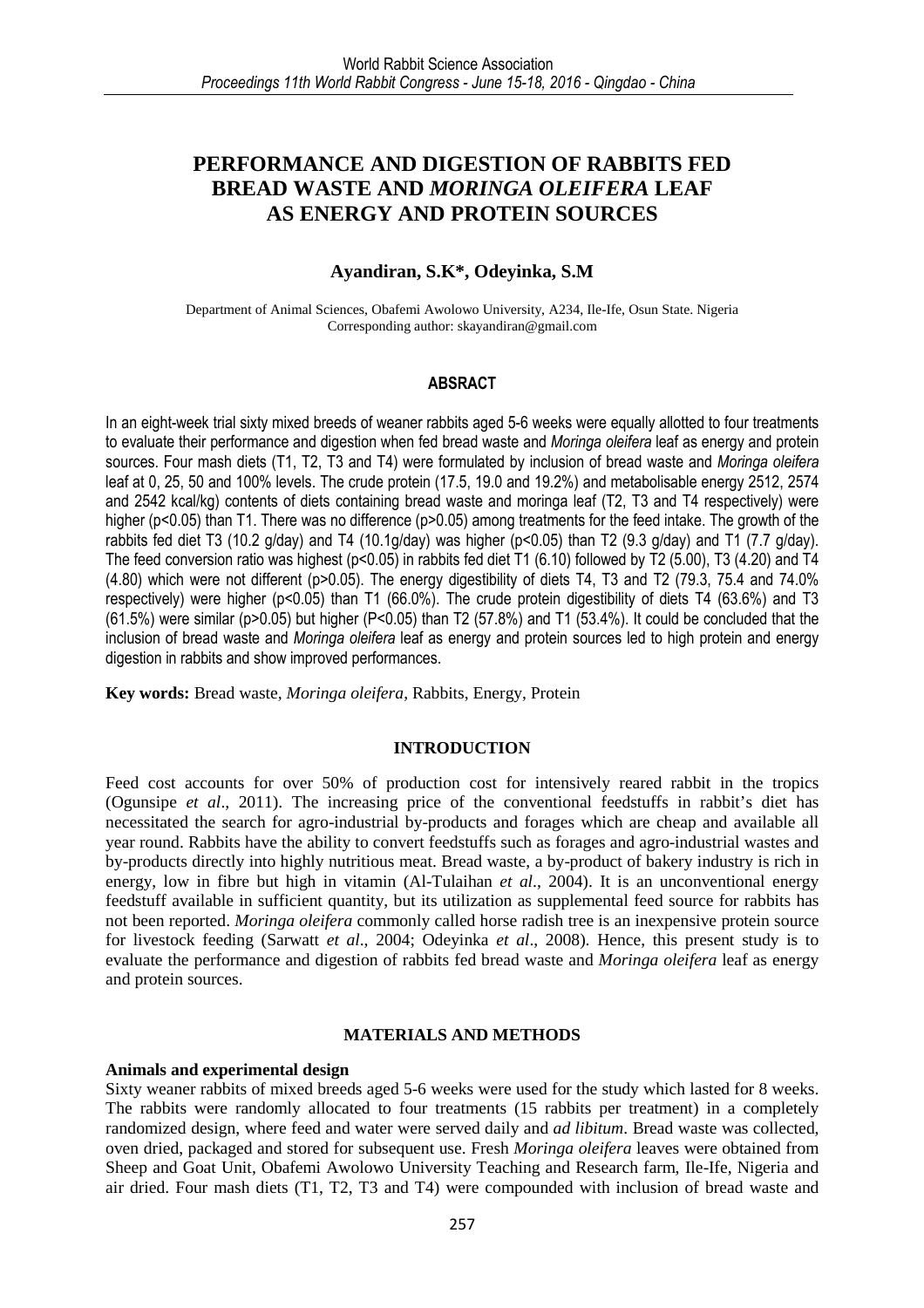*Moringa oleifera* leaf in substitution of corn bran and dried brewer grain at a level of 0, 25, 50 and 100% levels. The animals were subjected to a 7-day adaptation period before the commencement of the experiment. Then animals were subjected to a 7-day digestion trial where sample of faeces collected were bulked, thoroughly mixed, ground and sub-sampled for chemical analysis. Urine samples collected were stored at 4<sup>o</sup>C for chemical analysis. Calculations were: feed intake, daily weight gain, feed conversion ratio and nutrient digestibility coefficients of rabbits.

#### **Chemical analysis**

The proximate analysis of experimental diets and faecal samples was done while the nitrogen content of the urine samples was also determined (AOAC, 2000) while the metabolizable energy was calculated using the equation of Pauzenga (1985):

ME (kcal/kg) =  $37 \times \%$ CP +  $81 \times \%$ EE +  $35.5 \times \%$  NFE.

| Ingredient $(\% )$   | T1                       | <b>T2</b> | <b>T3</b> | <b>T4</b> |
|----------------------|--------------------------|-----------|-----------|-----------|
| Corn bran            | 40.00                    | 30.00     | 20.00     |           |
| Brewer's dried grain | 40.00                    | 30.00     | 20.00     | -         |
| Bread waste          | $\overline{\phantom{a}}$ | 10.00     | 20.00     | 40.00     |
| Moringa oleifera     | $\overline{\phantom{a}}$ | 10.00     | 20.00     | 40.00     |
| Groundnut cake       | 17.00                    | 17.00     | 17.00     | 17.00     |
| Bone meal            | 2.00                     | 2.00      | 2.00      | 2.00      |
| Methionine           | 0.25                     | 0.25      | 0.25      | 0.25      |
| Lysine               | 0.25                     | 0.25      | 0.25      | 0.25      |
| Vitamin premix       | 0.50                     | 0.50      | 0.50      | 0.50      |

#### **Table 1:** Ingredients experimental diets

1 Premix provided per kg diet: vitamin A, 12,000 IU; vitamin D3, 1,000 IU; vitamin E acetate, 50 mg; vitamin K3, 2 mg; biotin, 0.1 mg; Fe, 100 mg; Cu, 20 mg; Mn, 50 mg; Co, 2 mg; I, 1 mg; Zn, 100 mg; Se, 0.1 mg; Robenidine, 66 mg.

#### **Statistical Analysis**

Data obtained was subjected to a one way analysis of variance procedure of General Linear Model and the Duncan's New Multiple Range option of SAS (2008) was used to separate the means.

#### **RESULTS AND DISCUSSION**

The dry matter content of the diets (table 2) containing bread waste and bread waste and *Moring oleifera*; T2, T3 and T4 were lower than that of T1 while the crude protein and metabolizable energy contents of T2, T3 and T4 were significantly higher than T1.

| Parameters $(\% )$ | <b>Bread waste</b> | T1     | T <sub>2</sub> | T3     | <b>T4</b> |
|--------------------|--------------------|--------|----------------|--------|-----------|
| Dry matter         | 85.0               | 96.0   | 92.0           | 86.0   | 88.0      |
| Crude protein      | 11.0               | 15.2   | 17.5           | 19.0   | 19.2      |
| Crude fibre        | 0.1                | 17.0   | 16.0           | 12.0   | 11.0      |
| Ether extract      | 19.4               | 5.5    | 6.5            | 6.9    | 6.8       |
| Ash                | 1.6                | 10.0   | 9.2            | 8.5    | 7.5       |
| <b>NFE</b>         | 54.0               | 38.5   | 37.7           | 37.2   | 36.2      |
| $M.E$ (kcal/kg)    | 3870.0             | 2215.0 | 2512.0         | 2574.0 | 2542.0    |

**Table 2:** The proximate composition of bread waste and experimental diets

NFE: nitrogen free extract. M.E: Metabolizable energy.

The crude protein of bread waste fell below the recommended value for rabbits, while the metabolisable energy met the requirement for maintenance and production (Aduku and Olukosi, 1990). The crude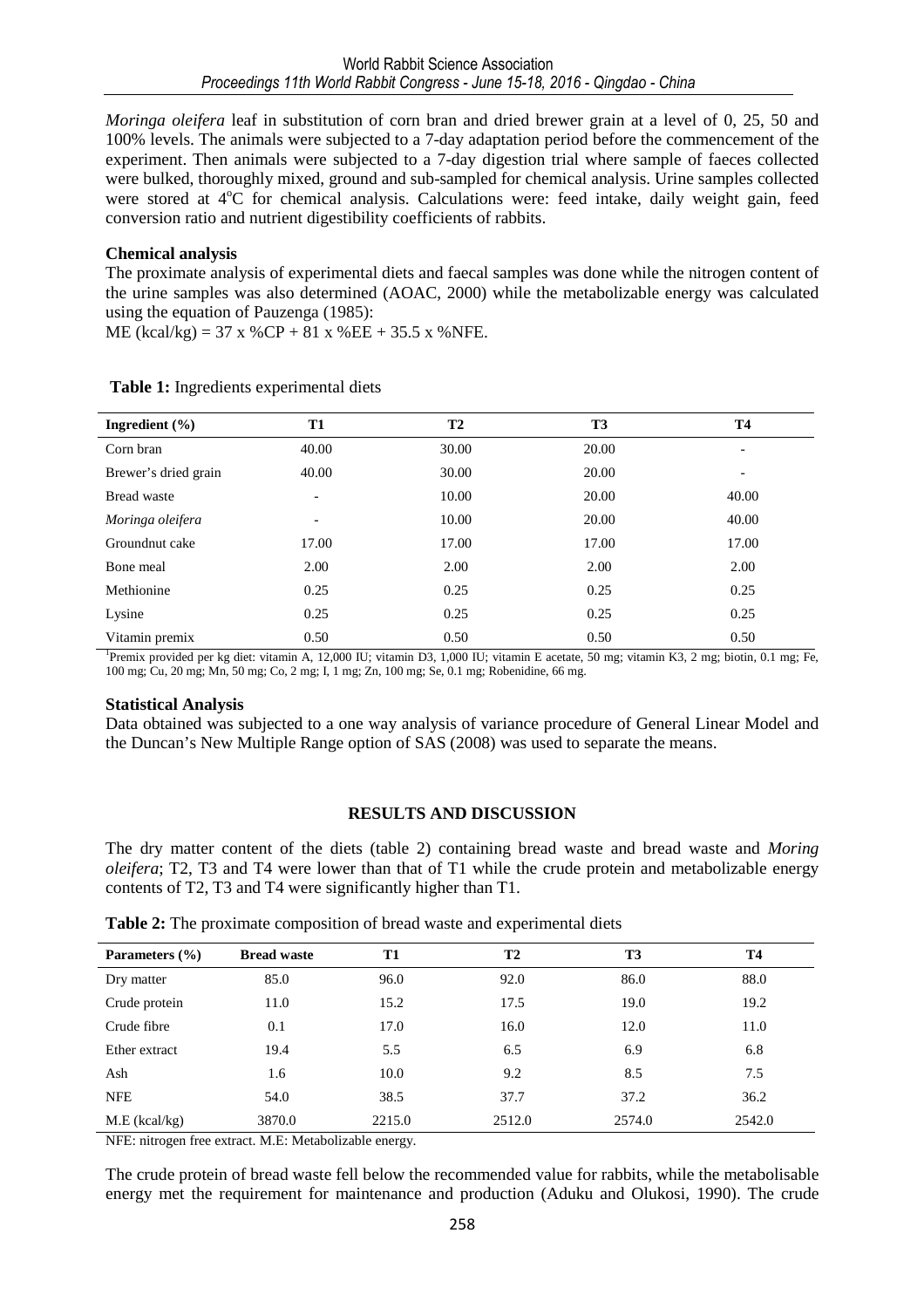protein content of the diets was higher than 12.1-16.0% reported by Mmereole *et al.* (2011). The metabolizable energy of all the experimental diets in study was within the range (2400-2800kcal/kg) reported by Pond *et al*. (1995) for growing rabbits. Bread waste and *Moring oleifera* are unconventional energy and protein sources for weaner rabbits especially in the dry season.

The performance characteristic of rabbits fed the experimental diets is shown in table 3. There was no significant difference (p>0.05) among the means of the daily feed intake, initial weight and final weight gain of rabbits. Rabbits fed diets T3 and T4 had higher  $(p<0.05)$  weight gain compared to T2 and T1 whereas the feed conversion ratio was higher  $(p<0.05)$  in rabbits fed diet T1 compared to T2, T3 and T4 diets. The feed intake obtained in our study was lower than moringa inclusion diet of 60.10-63.40g/day reported for rabbits (Federick, 2010) but similar to 44.73-57.90g/day (Mufwa *et al*. 2011). The weight gain recorded was higher than 6.78-8.64g/day (Odeyinka *et al.* 2008). The feed conversion ratio values obtained were higher than 2.63-3.00 reported by Okorie (2003) but was comparable to 4.22-5.13 (Federick, 2010). Hence, the inclusion of bread waste and moringa leaf in diets of rabbits led to improved performances.

| Table 3: Performance characteristics of rabbits fed bread waste and Moringa oleifera leaf |  |  |
|-------------------------------------------------------------------------------------------|--|--|
|-------------------------------------------------------------------------------------------|--|--|

| <b>Parameters</b>      | T1                 | <b>T2</b>     | T3         | <b>T4</b>   | PROB. | <b>MSE</b> |
|------------------------|--------------------|---------------|------------|-------------|-------|------------|
| Feed intake $(g/day)$  | 43.1               | 45.3          | 42.6       | 48.4        | 0.50  | 1.20       |
| Initial weight $(g)$   | 536                | 543           | 411        | 561         | 0.20  | 27.7       |
| Final weight $(g)$     | 1000               | 1100          | 1028       | 1165        | 0.20  | 30.7       |
| Live weight gain $(g)$ | $646^{\mathrm{a}}$ | $557^{\circ}$ | $614^{b}$  | $604^{b}$   | 0.048 | 20.5       |
| Weight gain $(g/day)$  | 7.7 <sup>b</sup>   | $9.3^{ab}$    | $10.2^a$   | $10.1^a$    | 0.021 | 0.40       |
| Feed conversion ratio  | $6.05^{\rm a}$     | $4.90^{ab}$   | $4.15^{b}$ | $4.83^{ab}$ | 0.057 | 0.30       |

Means with different letters on the same row differ significantly (Duncan's multiple range). MSE: mean square error

The rabbits fed control diet had a highest ( $p<0.05$ ) dry matter digestibility coefficient than T2, T3 and T4 diets (Table 4).

| Parameters $(\% )$ | T1                | <b>T2</b>         | T3                | <b>T4</b>         | PROB. | <b>MSE</b> |  |
|--------------------|-------------------|-------------------|-------------------|-------------------|-------|------------|--|
| Dry matter         | 82.1 <sup>a</sup> | $76.4^{ab}$       | $77.4^{\rm b}$    | $71.1^b$          | 0.04  | 1.84       |  |
| Energy             | $66.0^\circ$      | 74.0 <sup>b</sup> | $75.4^{\rm b}$    | $79.3^{\text{a}}$ | 0.03  | 1.70       |  |
| Crude protein      | $53.4^\circ$      | $57.8^{b}$        | 61.5 <sup>a</sup> | $63.6^{\circ}$    | 0.05  | 1.30       |  |
| Crude fibre        | $69.4^{b}$        | $58.5^\circ$      | $54.9^\circ$      | $71.8^{\rm a}$    | 0.01  | 1.60       |  |
| Ether extract      | 61.9              | 60.3              | 60.2              | 58.5              | 0.21  | 1.50       |  |
| Ash                | $58.3^{\circ}$    | $57.2^{\rm a}$    | $46.4^\circ$      | $46.0^\circ$      | 0.04  | 1.12       |  |
| <b>NFE</b>         | 41.0              | 39.5              | 37.8              | 38.1              | 0.50  | 0.92       |  |

**Table 4**: The apparent digestibility coefficient of rabbits fed the experimental diets.

Means with different letters on the same row differ significantly (Duncan's multiple range). MSE: mean square error. NFE: nitrogen free extract.

The energy digestibility of diets T4, T3 and T2 were higher  $(p<0.05)$  than that of T1. The crude protein digestibility diets T4 and T3 were similar  $(p>0.05)$  but higher  $(P<0.05)$  than T2 and T1. The digestibility of dry matter was higher than 65.0-78.4% (Federick, 2010). The crude protein digestibility was lower than 65.1-87.8% reported by Federick (2010) but higher than 26.3 - 62.5% (Iyeghe-Erakpotobor *et al.,* 2006). The diets containing bread waste and Moringa leaf meal had higher energy and crude protein digestibility compared to the control diet which agreed with Fahey *et al.* (2001), thus bread waste and moringa are outstanding indigenous sources of highly digestible nutrients.